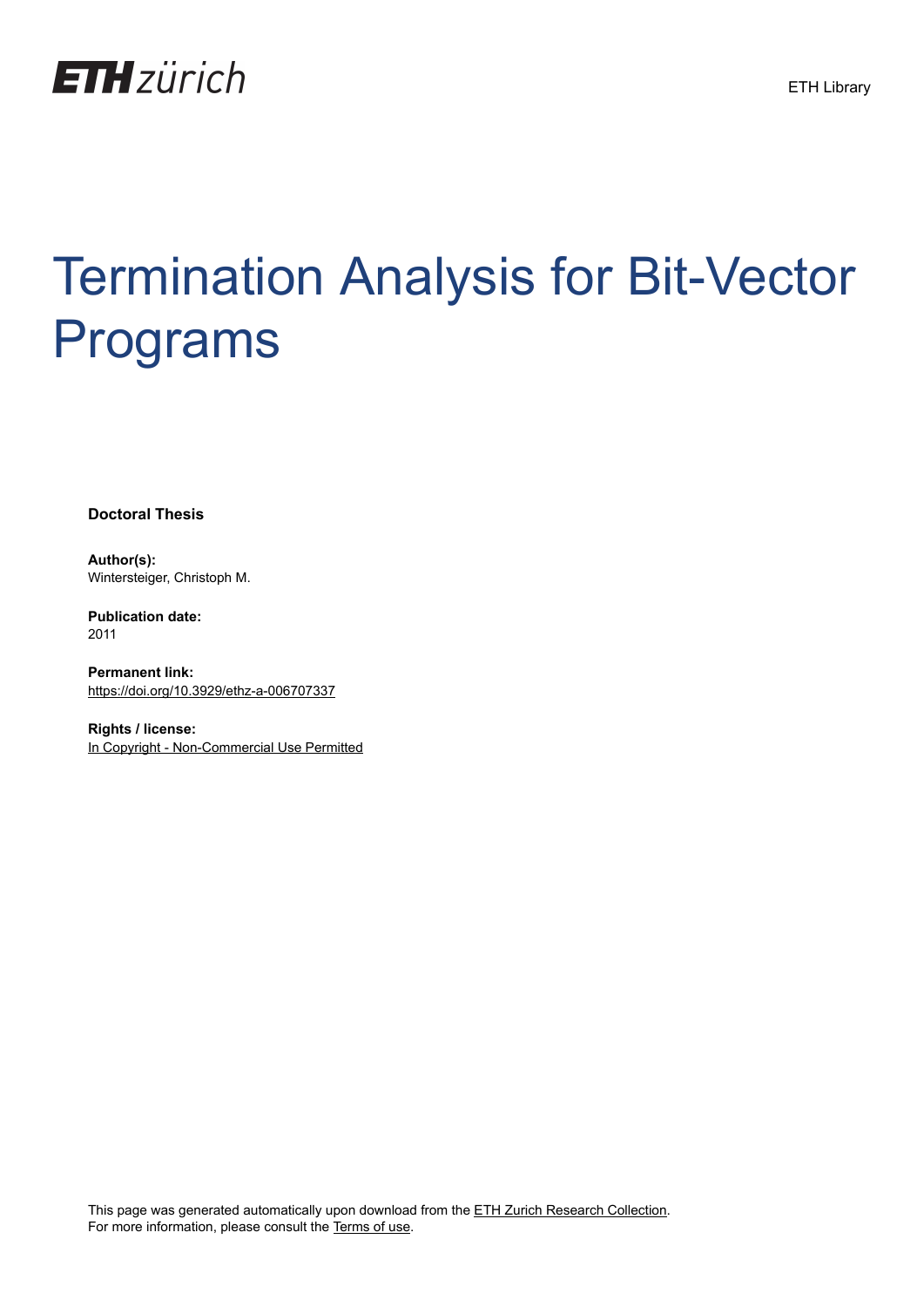DISS. ETH NO. 19589

### **Termination Analysis for Bit-Vector Programs**

A dissertation submitted to

#### ETH ZURICH

for the degree of

Doctor of Sciences (Dr. sc. ETH Zurich)

presented by

Christoph Michael Wintersteiger

Dipl.-Ing., Johannes Kepler Universität Linz, Österreich

Date of birth May 15, 1979 citizen of Austria

accepted on the recommendation of

Prof. Dr. David Basin Prof. Dr. Daniel Kröning Dr. Leonardo de Moura

2011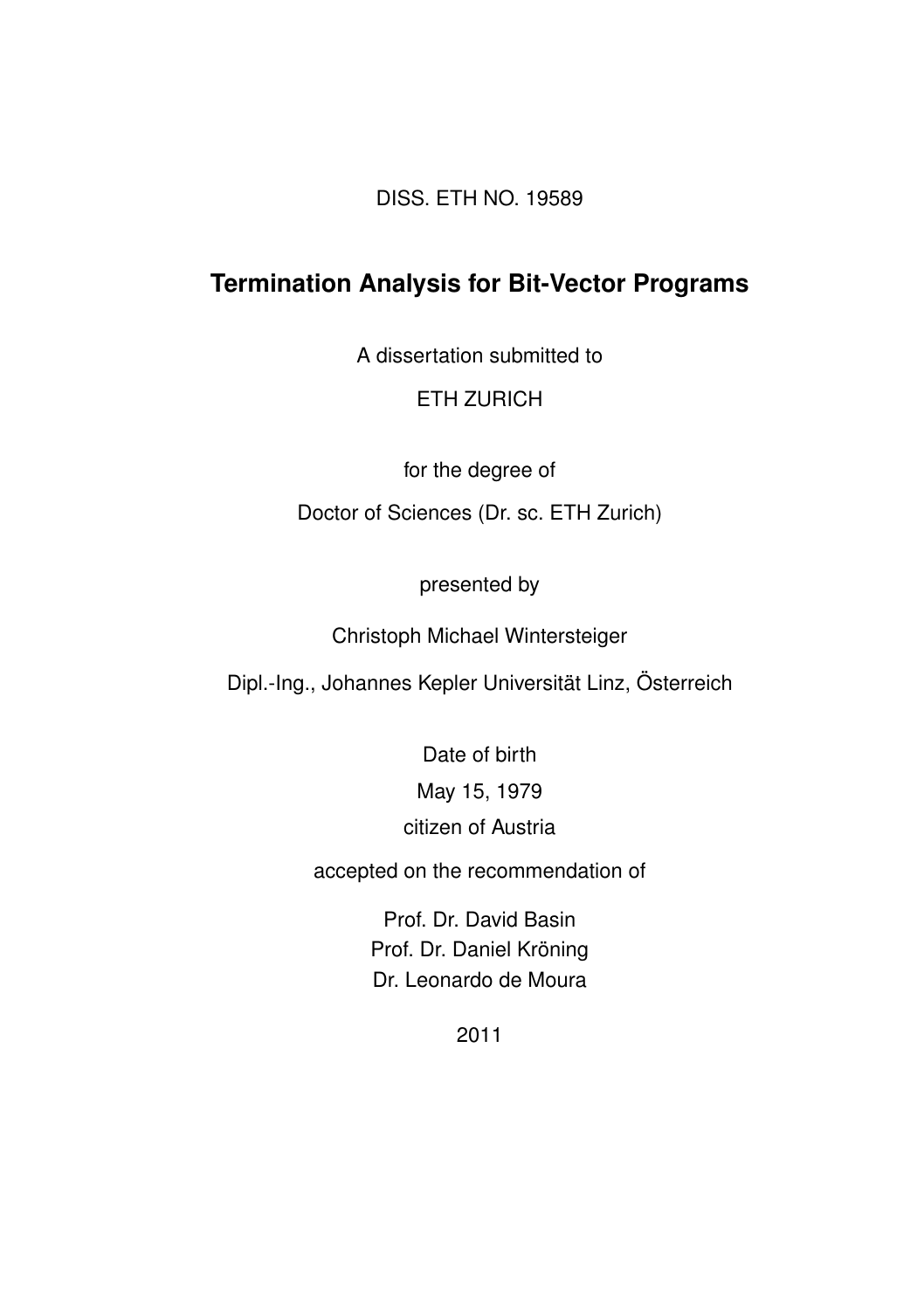### **Abstract**

Recent advances in software termination analysis have shown that program termination can be decided efficiently for many practically relevant problems, despite the fact that the Halting Problem in general is undecidable. This dissertation presents a new algorithm for termination analysis, called *Compositional Termination Analysis*, which is based on compositional (or transitive) transition invariants. This algorithm depends on an underlying ranking relation synthesis engine and this dissertation presents two such engines that are able to synthesize Bit-Vector ranking relations. This class of ranking relations is especially important for verification of embedded software or for software that interacts with hardware, like device drivers.

Furthermore, a method for certification of decision procedures for quantified Boolean formulae (QBF) is presented; a requirement for one of the ranking relation synthesis methods and many other applications of QBF. Since decision procedures for QBF face performance problems in practice, an alternative and richer logic (quantified Bit-Vector logic with uninterpreted functions) is proposed. This logic enables decision procedures to be more efficient for many practically relevant formulas and at the same time it enables a more convenient and efficient translation of verification and synthesis problems to the input of the decision procedure.

All of the methods described in this dissertation are compared in a substantial experimental evaluation which clearly demonstrates the advantages in runtime or precision of the new methods over existing techniques.